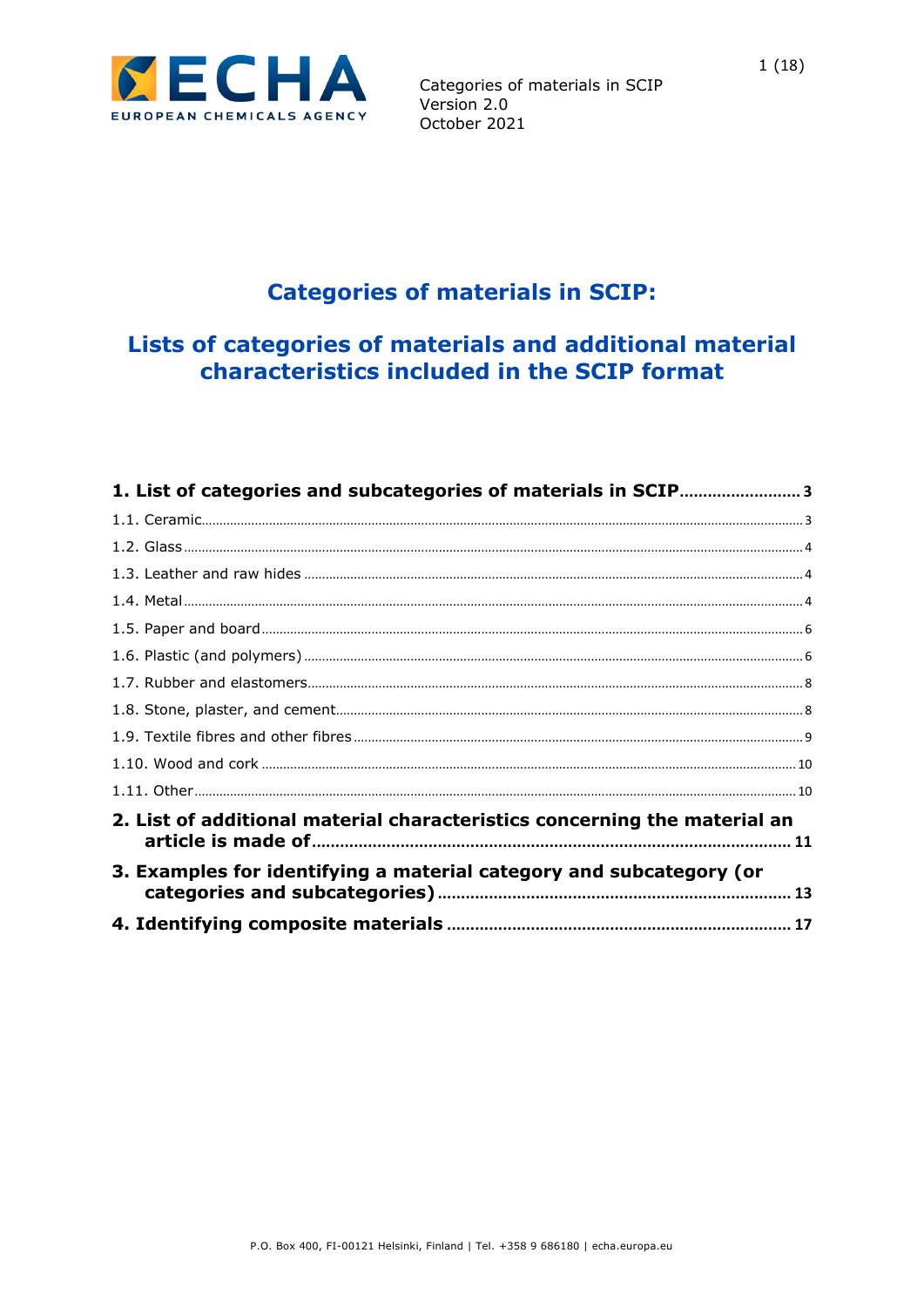## **Tables**

| Table 9: Textile fibres and other fibres category and subcategories               |  |
|-----------------------------------------------------------------------------------|--|
|                                                                                   |  |
|                                                                                   |  |
| Table 12: Additional material characteristic(s) or information on the material an |  |
|                                                                                   |  |
|                                                                                   |  |

| <b>Version</b> | <b>Changes</b>                                                                                                                                                                                                                                                                | <b>Date</b>  |
|----------------|-------------------------------------------------------------------------------------------------------------------------------------------------------------------------------------------------------------------------------------------------------------------------------|--------------|
| Version 1.0    | First edition.                                                                                                                                                                                                                                                                | October 2020 |
| Version 2.0    | (1) Addition of the entry "recovered" to Table 12 on<br>"Additional material characteristic(s) or information on<br>the material an article is made of" under Section 2.<br>(2) Correction to the Title of Section 1.9 and Contents.<br>(3) Addition of versions information. | October 2021 |

If you have questions or comments in relation to this document please send them (quote the title, version and/or date) using the information request form. The information request form can be accessed via the Contact ECHA page at: <http://echa.europa.eu/contact>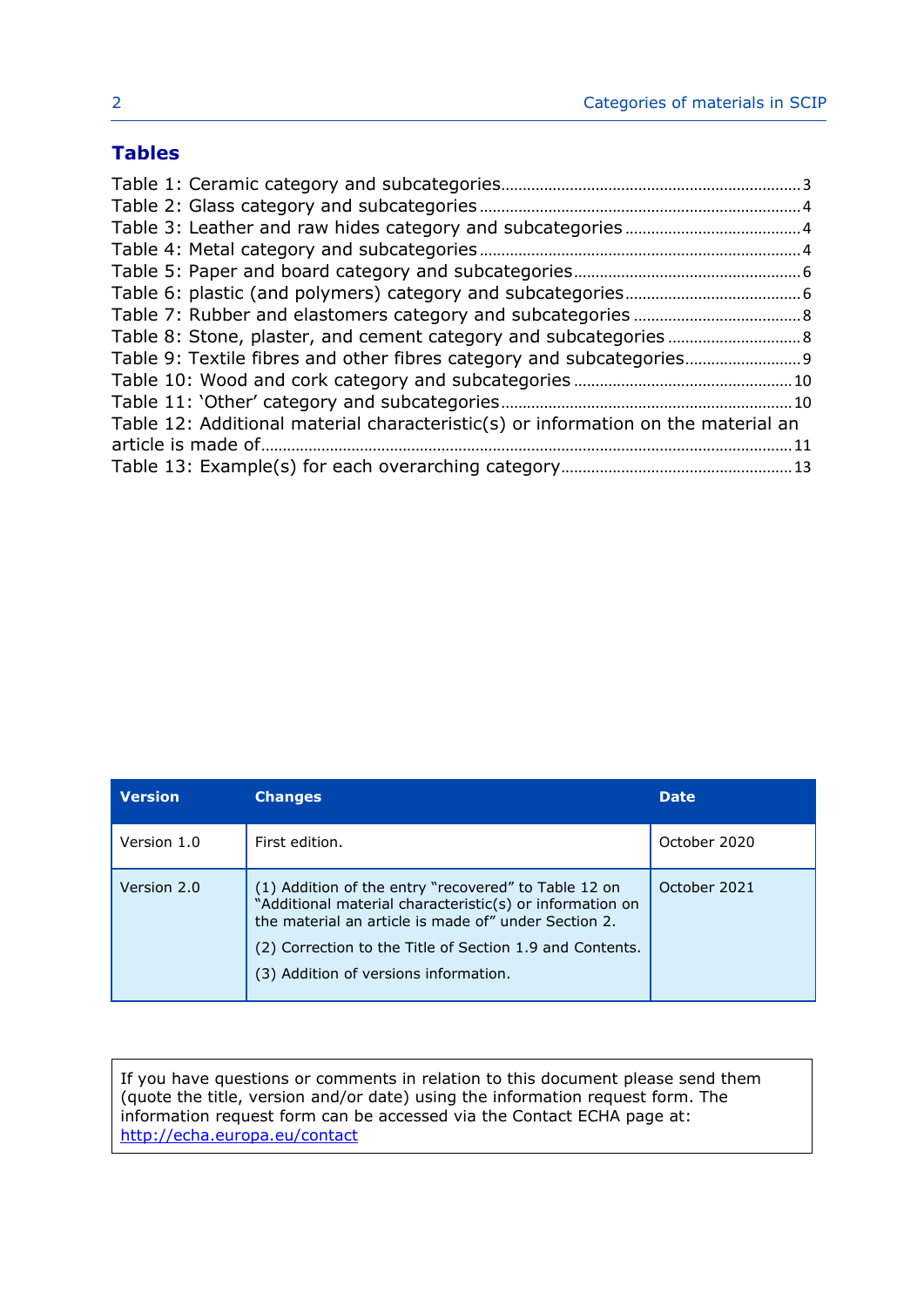## <span id="page-2-0"></span>**1. List of categories and subcategories of materials in SCIP**

List of categories and subcategories of materials to be used when submitting SCIP notifications to the SCIP database for reporting on the material an article is made of according to the 'material category' requirement as included in the SCIP format.

In the submissions to the SCIP database, the minimum information to be reported in a SCIP notification for a material an article is made of is at the level of the overarching material categories and the subsequent subcategories, i.e. levels 1 and 2 (first and second columns, respectively) in the Tables 1 to 11 below. Further specification of the material according to subcategories in level 3 (third column) of the same Tables is only provided on a voluntary basis, if available to the submitter.

Composite materials are addressed in section 4 below.

#### <span id="page-2-1"></span>**1.1. Ceramic**

| <b>Category 1</b> | <b>Subcategory</b>       | <b>Subcategory</b>                                                                                                                                                                                                                                                                                                                    |
|-------------------|--------------------------|---------------------------------------------------------------------------------------------------------------------------------------------------------------------------------------------------------------------------------------------------------------------------------------------------------------------------------------|
| (level 1)         | (level 2)                | (level 3)                                                                                                                                                                                                                                                                                                                             |
| <b>Ceramic</b>    |                          |                                                                                                                                                                                                                                                                                                                                       |
|                   | clays / silicate ceramic | $\bullet$ clays<br>$\bullet$ earthenware<br>• porcelain or china<br>• stoneware<br>$\bullet$ other                                                                                                                                                                                                                                    |
|                   | oxide ceramic            | $\bullet$ aluminium oxide ceramic<br>· aluminium titanate (ATI) ceramic<br>beryllium oxide ceramic<br>• lead zirconium titanate (PZT) ceramic<br>· magnesium oxide ceramic<br>• magnesium titanate ceramic<br>• titanium dioxide ceramic<br>• ferroelectric perovskites based ceramic<br>• zirconium oxide ceramic<br>$\bullet$ other |
|                   | non-oxide ceramic        | · silicon carbide ceramic<br>• boron carbide ceramic<br>· aluminium nitride ceramic<br>• boron nitride ceramic<br>• silicon nitride ceramic<br>• titanium nitride ceramic<br>· silicon aluminium oxynitride (SIALON)<br>$\bullet$ other                                                                                               |
|                   | frit                     |                                                                                                                                                                                                                                                                                                                                       |
|                   | refractory               |                                                                                                                                                                                                                                                                                                                                       |

<span id="page-2-2"></span>**Table 1: Ceramic category and subcategories**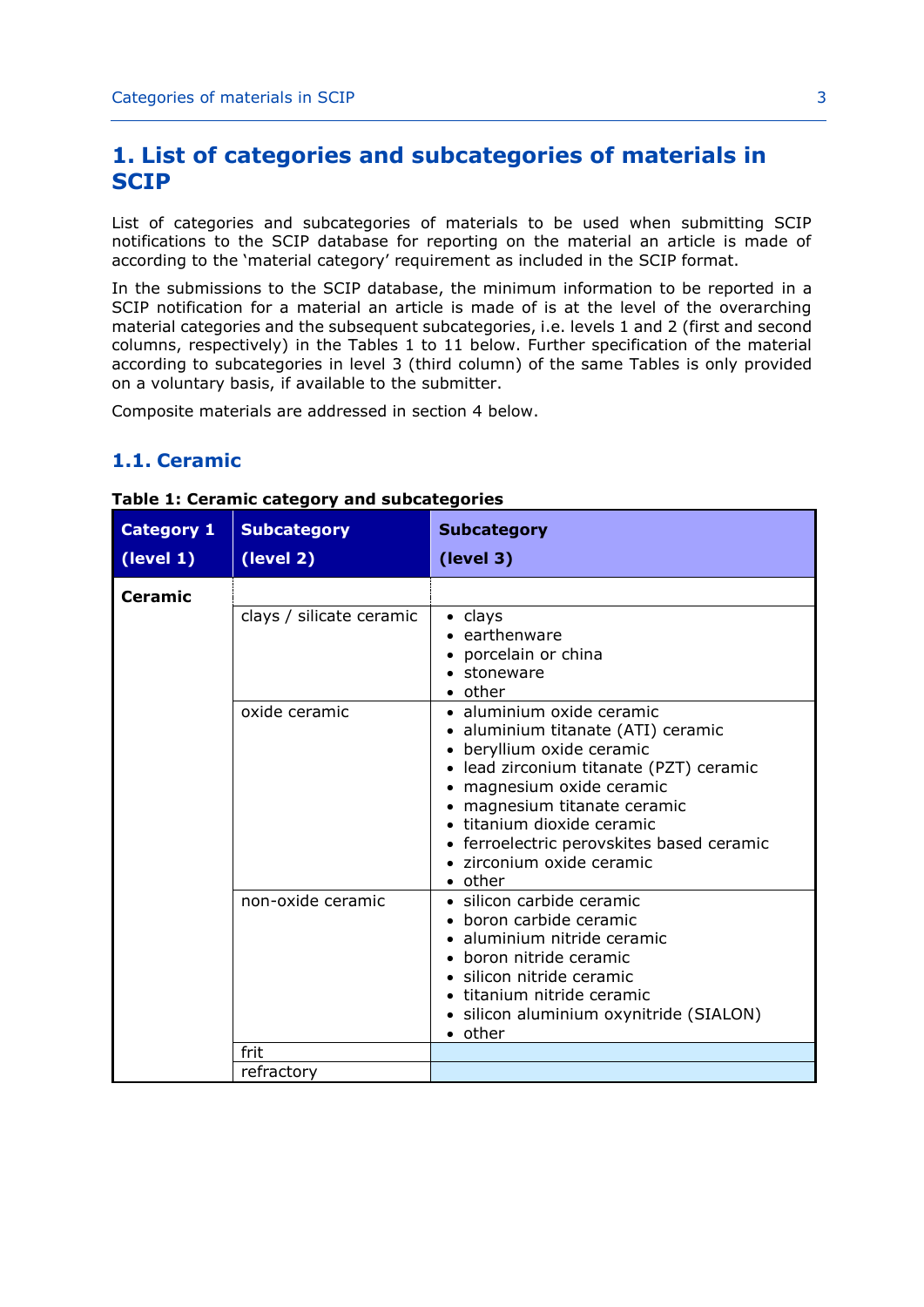# <span id="page-3-0"></span>**1.2. Glass**

<span id="page-3-3"></span>

|  |  | Table 2: Glass category and subcategories |
|--|--|-------------------------------------------|
|  |  |                                           |

| <b>Category 2</b><br>(level 1) | <b>Subcategory</b><br>(level 2)        | <b>Subcategory</b><br>(level 3)                                                                                                                                                                                                                    |
|--------------------------------|----------------------------------------|----------------------------------------------------------------------------------------------------------------------------------------------------------------------------------------------------------------------------------------------------|
| <b>Glass</b>                   |                                        |                                                                                                                                                                                                                                                    |
|                                | soda-lime glass                        |                                                                                                                                                                                                                                                    |
|                                | lead crystal and crystal glass         | Category No. 1 (Annex I to<br>Directive 69/493/EEC)<br>Category No. 2 (Annex I to<br>$\bullet$<br>Directive 69/493/EEC)<br>Category No. 3 (Annex I to<br>Directive 69/493/EEC)<br>Category No. 4 (Annex I to<br>$\bullet$<br>Directive 69/493/EEC) |
|                                | borosilicate glass                     |                                                                                                                                                                                                                                                    |
|                                | fused quartz and fused silica<br>glass |                                                                                                                                                                                                                                                    |
|                                | optical glass                          |                                                                                                                                                                                                                                                    |
|                                | sintered glass                         |                                                                                                                                                                                                                                                    |
|                                | glass ceramic                          |                                                                                                                                                                                                                                                    |
|                                | other special glass                    |                                                                                                                                                                                                                                                    |

## <span id="page-3-1"></span>**1.3. Leather and raw hides**

#### <span id="page-3-4"></span>**Table 3: Leather and raw hides category and subcategories**

| <b>Category 3</b><br>(level 1) | <b>Subcategory</b><br>(level 2)                          |
|--------------------------------|----------------------------------------------------------|
| Leather and raw<br>hides       |                                                          |
|                                | leather                                                  |
|                                | chamois leather                                          |
|                                | raw hides and skins                                      |
|                                | furskins                                                 |
|                                | feathers                                                 |
|                                | other material of animal origin, not specified elsewhere |

## <span id="page-3-2"></span>**1.4. Metal**

#### <span id="page-3-5"></span>**Table 4: Metal category and subcategories**

| <b>Category 4</b> | <b>Subcategory</b>                 | <b>Subcategory</b>                                                                                            |
|-------------------|------------------------------------|---------------------------------------------------------------------------------------------------------------|
| $\vert$ (level 1) | (level 2)                          | (level 3)                                                                                                     |
| <b>Metal</b>      | iron (and alloys of, except steel) | • iron, not alloyed<br>ferro-alloy containing copper,<br>except steel<br>• ferro-alloy containing tin, except |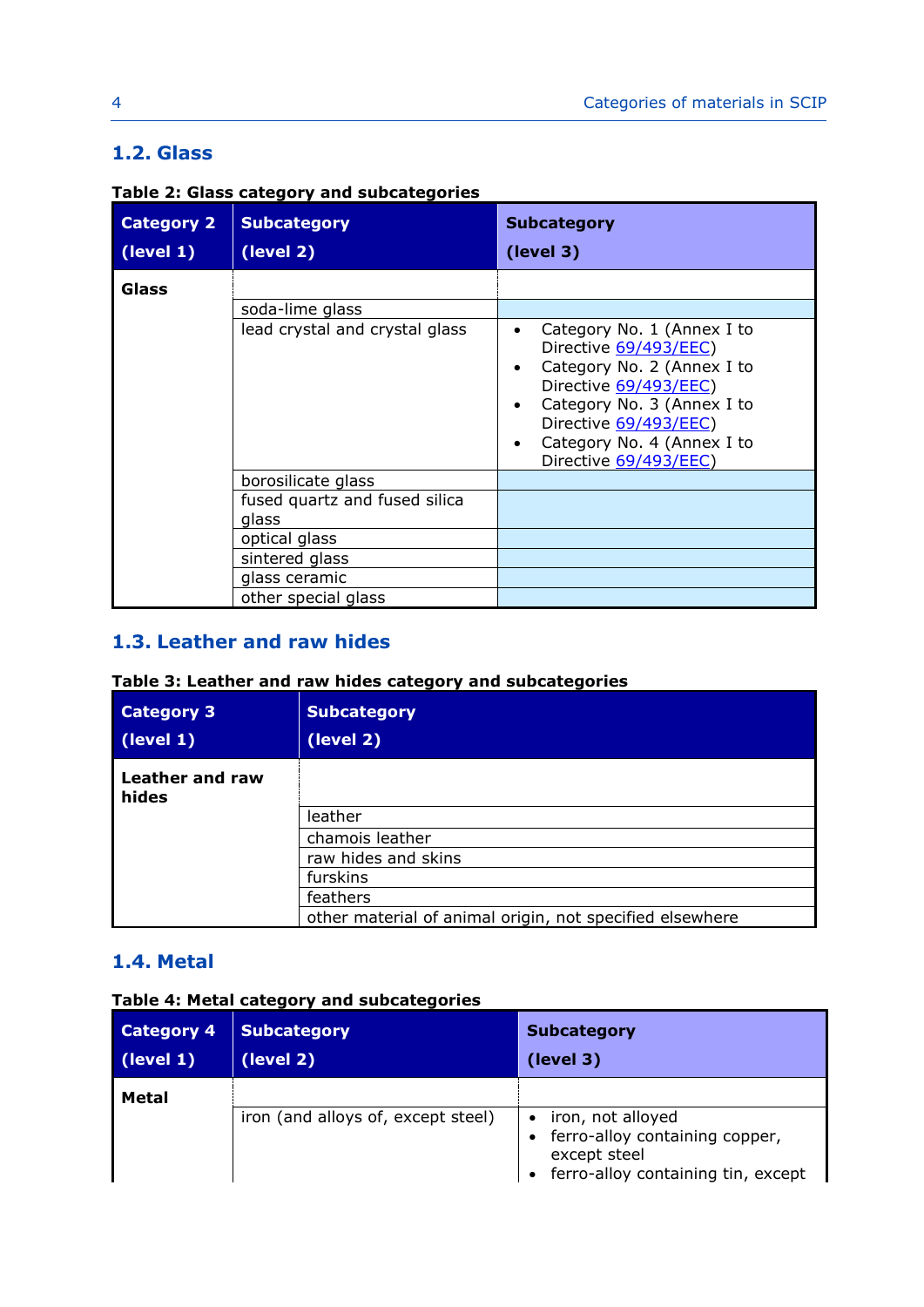| <b>Category 4</b> | <b>Subcategory</b>                         | <b>Subcategory</b>                                                                                                                                                                      |
|-------------------|--------------------------------------------|-----------------------------------------------------------------------------------------------------------------------------------------------------------------------------------------|
| (level 1)         | (level 2)                                  | (level 3)                                                                                                                                                                               |
| Metal             |                                            |                                                                                                                                                                                         |
|                   |                                            | steel                                                                                                                                                                                   |
|                   |                                            | other ferro-alloy, except steel                                                                                                                                                         |
|                   | steel                                      | • carbon steel (non-alloy steel)<br>stainless steel<br>$\bullet$<br>alloy steel (except stainless steel)<br>$\bullet$<br>steel containing copper<br>$\bullet$<br>• steel containing tin |
|                   | aluminium (and alloys of)                  | · aluminium, not alloyed<br>aluminium alloy containing<br>$\bullet$<br>lithium<br>• other aluminium alloy                                                                               |
|                   | antimony (and alloys of)                   |                                                                                                                                                                                         |
|                   | bismuth (and alloys of)                    |                                                                                                                                                                                         |
|                   | brass                                      | • containing bismuth                                                                                                                                                                    |
|                   | bronze                                     | containing bismuth<br>$\bullet$                                                                                                                                                         |
|                   | cadmium (and alloys of)                    |                                                                                                                                                                                         |
|                   | cobalt (and alloys of)                     |                                                                                                                                                                                         |
|                   | copper (and alloys of, except              | • copper, not alloyed                                                                                                                                                                   |
|                   | bronze and brass)                          | • copper-alloy containing bismuth,<br>except bronze and brass<br>other copper-alloy, except bronze<br>and brass                                                                         |
|                   | lead (and alloys of)                       | · lead, not alloyed<br>• lead alloy                                                                                                                                                     |
|                   | magnesium (and alloys of)                  |                                                                                                                                                                                         |
|                   | manganese (and alloys of)                  |                                                                                                                                                                                         |
|                   | molybdenum (and alloys of)                 |                                                                                                                                                                                         |
|                   | nickel (and alloys of)                     | nickel, not alloyed<br>nickel alloy                                                                                                                                                     |
|                   | tantalum (and alloys of)                   |                                                                                                                                                                                         |
|                   | tin (and alloys of), except bronze         | tin, not alloyed<br>tin alloy, except bronze<br>$\bullet$                                                                                                                               |
|                   | titanium (and alloys of)                   |                                                                                                                                                                                         |
|                   | tungsten (and alloys of)                   |                                                                                                                                                                                         |
|                   | zinc (and alloys of, except brass)         | zinc, not alloyed<br>zinc alloy, except brass                                                                                                                                           |
|                   | zirconium (and alloys of)                  |                                                                                                                                                                                         |
|                   | other non-ferrous metal (and<br>alloys of) | rare-earth (and alloys of)<br>precious-metal (and alloys of)<br>other                                                                                                                   |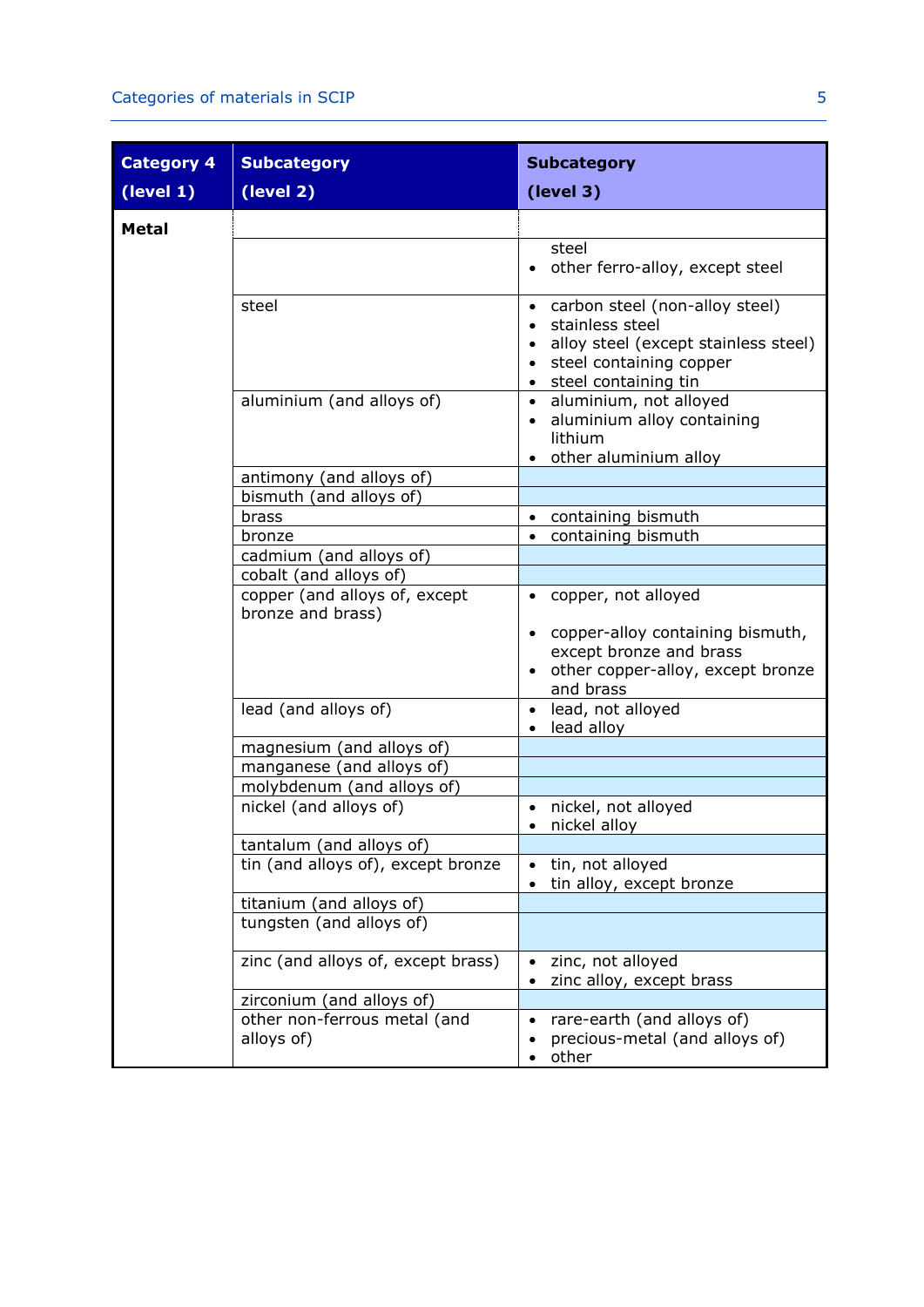## <span id="page-5-0"></span>**1.5. Paper and board**

<span id="page-5-2"></span>

|  |  |  | Table 5: Paper and board category and subcategories |  |
|--|--|--|-----------------------------------------------------|--|
|  |  |  |                                                     |  |

| <b>Category 5</b>         | <b>Subcategory</b>                                                             | <b>Subcategory</b>            |
|---------------------------|--------------------------------------------------------------------------------|-------------------------------|
| (level 1)                 | (level 2)                                                                      | (level 3)                     |
| <b>Paper and</b><br>board |                                                                                |                               |
|                           | printing and writing paper<br>newsprint paper                                  |                               |
|                           | supercalendered (SC) paper<br>ultra-light weight paper                         |                               |
|                           | light weight paper<br>medium weight paper                                      |                               |
|                           | high weight paper<br>wood-free                                                 | virgin pulp<br>recovered pulp |
|                           | kraft paper and kraft wrapping<br>tissue paper                                 |                               |
|                           | tracing paper                                                                  |                               |
|                           | carbonless paper<br>carbon paper                                               |                               |
|                           | glassine/greaseproof paper<br>fine paper                                       |                               |
|                           | filter paper<br>thermal paper                                                  |                               |
|                           | other speciality paper<br>non-corrugated fibreboard                            |                               |
|                           | corrugated fibreboard                                                          |                               |
|                           | other paper (not elsewhere specified)<br>other board (not elsewhere specified) |                               |

# <span id="page-5-1"></span>**1.6. Plastic (and polymers)**

<span id="page-5-3"></span>**Table 6: plastic (and polymers) category and subcategories**

| <b>Category 6</b><br>(level 1)   | <b>Subcategory</b><br>(level 2)                             |
|----------------------------------|-------------------------------------------------------------|
| <b>Plastic (and</b><br>polymers) |                                                             |
|                                  | polyethylene, low density (LDPE)                            |
|                                  | polyethylene, high density (HDPE)                           |
|                                  | polypropylene (PP)                                          |
|                                  | polyisobutylene                                             |
|                                  | copolymers of ethylene-vinyl acetate                        |
|                                  | other copolymers of ethylene                                |
|                                  | copolymers of propylene                                     |
|                                  | polymers and copolymers of olefins, not elsewhere specified |
|                                  | polyvinylchloride (PVC), hard                               |
|                                  | polyvinylchloride (PVC), soft                               |
|                                  | copolymers of vinyl chloride-vinyl acetate                  |
|                                  | other copolymers of vinyl chloride                          |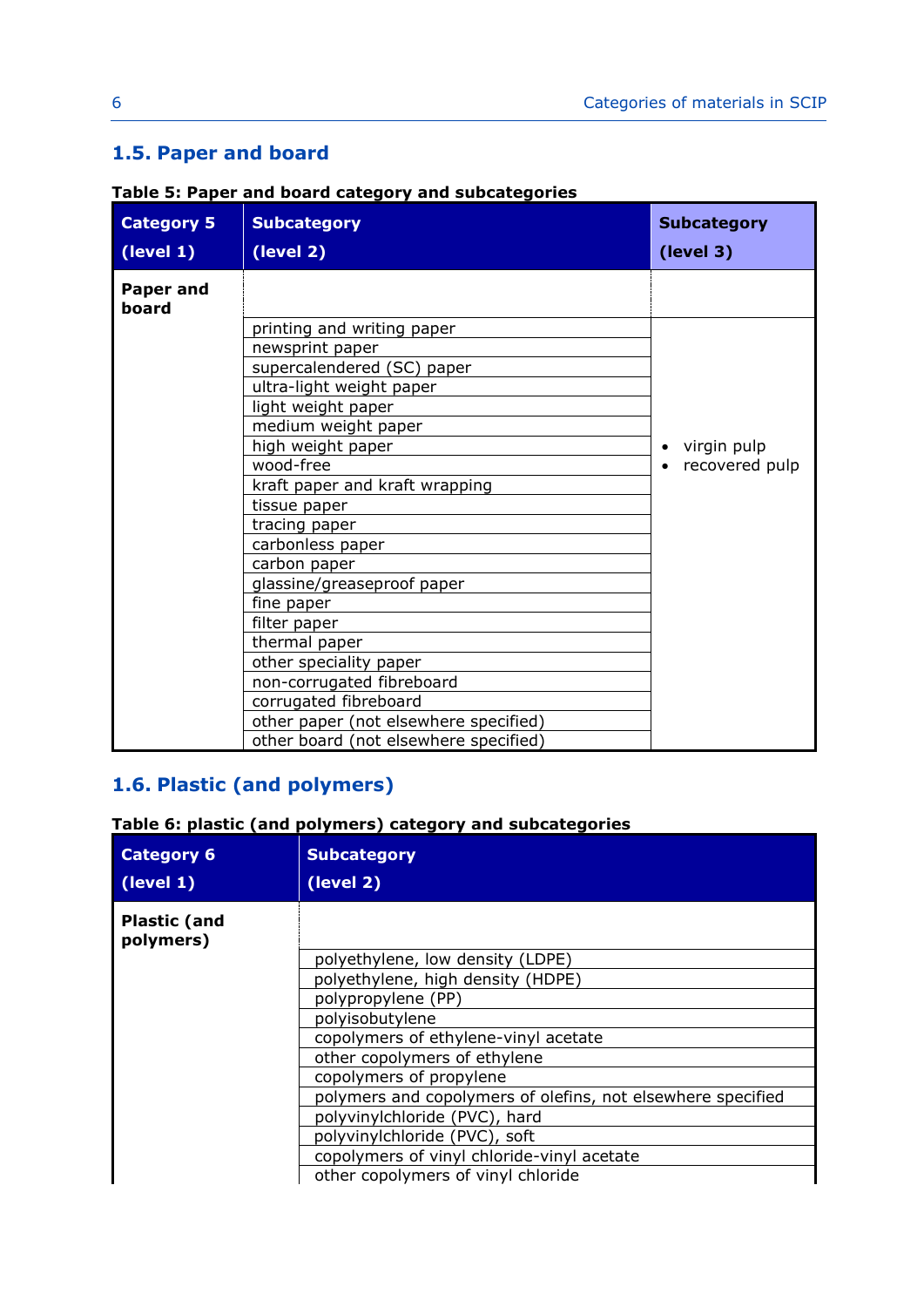| <b>Category 6</b>                | <b>Subcategory</b>                                                                 |
|----------------------------------|------------------------------------------------------------------------------------|
| (level 1)                        | (level 2)                                                                          |
| <b>Plastic (and</b><br>polymers) |                                                                                    |
|                                  | polymers and copolymers of vinylidene chloride                                     |
|                                  | fluoropolymers                                                                     |
|                                  | polymers and copolymers of halogenated olefins, not<br>elsewhere specified         |
|                                  | polystyrene, expansible (EPS)                                                      |
|                                  | polystyrene                                                                        |
|                                  | copolymers of styrene-acrylonitrile (SAN)                                          |
|                                  | copolymers of acrylonitrile-butadiene-styrene (ABS)                                |
|                                  | brominated polystyrene                                                             |
|                                  | polymers and copolymers of styrene and its derivatives, not<br>elsewhere specified |
|                                  | polyvinyl acetate (PVA)                                                            |
|                                  | copolymers of vinyl acetate                                                        |
|                                  | poly(vinyl alcohol)                                                                |
|                                  | other polyvinyl esters and vinyl (co)polymers                                      |
|                                  | poly(methyl methacrylate) (PMMA)                                                   |
|                                  | polyacrylamides, including copolymers                                              |
|                                  | other acrylic polymers and copolymers, not elsewhere<br>specified                  |
|                                  | polyacetals, including copolymers                                                  |
|                                  | polyether alcohols, including copolymers                                           |
|                                  | other polyethers, including copolymers                                             |
|                                  | polycarbonates (PCs), including copolymers                                         |
|                                  | poly(ethylene terephthalate) (PET), including copolymers                           |
|                                  | poly(lactic acid)                                                                  |
|                                  | other polyesters, not elsewhere specified                                          |
|                                  | polyimides,                                                                        |
|                                  | epoxide resins                                                                     |
|                                  | alkyd resins                                                                       |
|                                  | other polyallyl esters                                                             |
|                                  | other polyesters                                                                   |
|                                  | polyamides, including copolymers                                                   |
|                                  | silicones (or polysiloxanes), including copolymers                                 |
|                                  | urea and thiourea resins                                                           |
|                                  | melamine resins                                                                    |
|                                  | other amino-resins                                                                 |
|                                  | phenolic resins                                                                    |
|                                  | polyurethanes                                                                      |
|                                  | natural polymers, not elsewhere specified                                          |
|                                  | modified natural polymers, not elsewhere specified                                 |
|                                  | petroleum resins                                                                   |
|                                  | coumarone, indene or coumarone-indene resins                                       |
|                                  | polyterpenes                                                                       |
|                                  | polysulphides and polysulphones                                                    |
|                                  | cellulose and its chemical derivatives (not elsewhere specified)                   |
|                                  | other non-halogenated (co)polymers                                                 |
|                                  | other halogenated (co)polymers                                                     |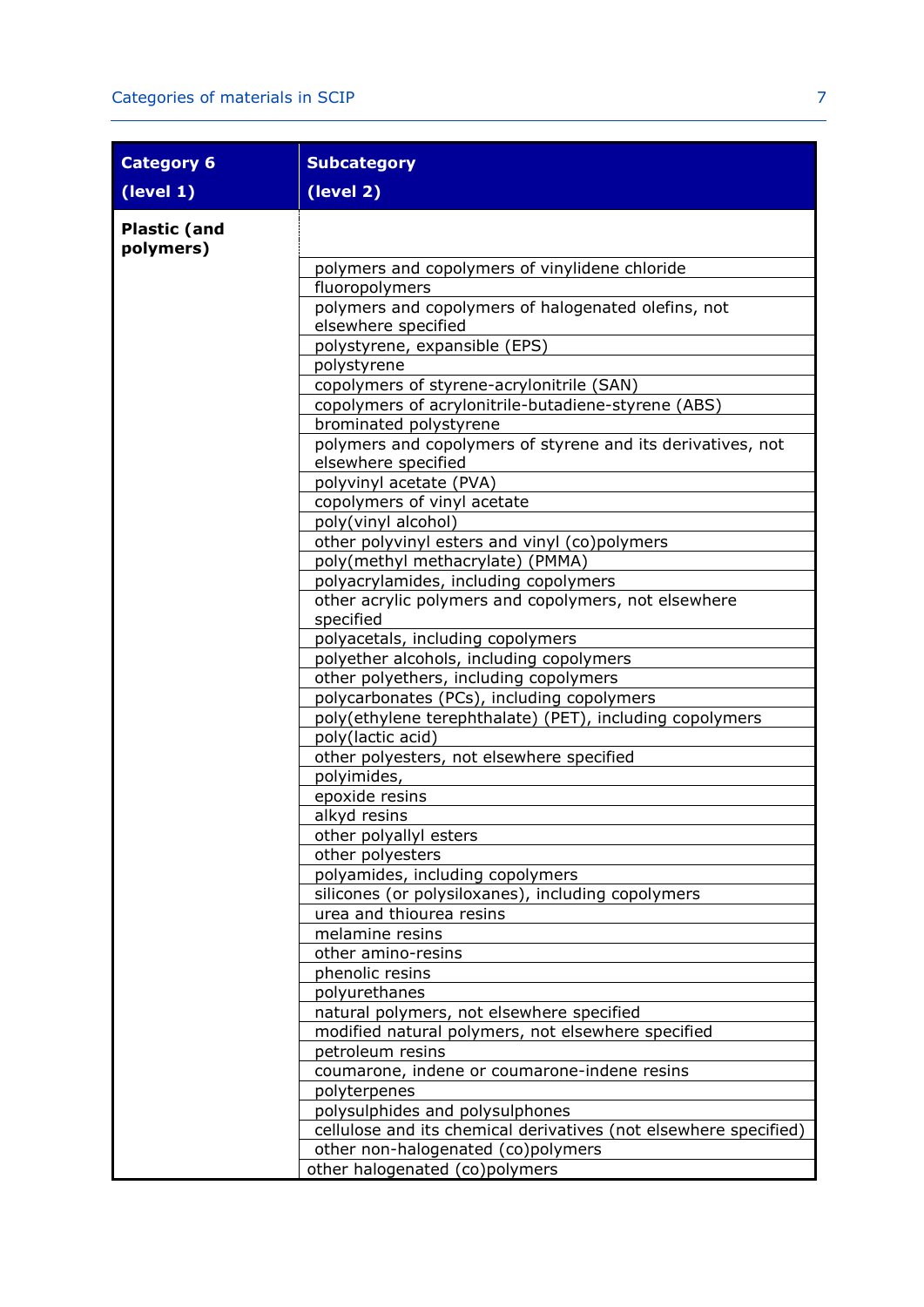## <span id="page-7-0"></span>**1.7. Rubber and elastomers**

<span id="page-7-2"></span>

|  |  |  | Table 7: Rubber and elastomers category and subcategories |  |
|--|--|--|-----------------------------------------------------------|--|
|  |  |  |                                                           |  |

| <b>Category 7</b>               | <b>Subcategory</b>                                    |
|---------------------------------|-------------------------------------------------------|
| (level 1)                       | (level 2)                                             |
| <b>Rubber and</b><br>elastomers |                                                       |
|                                 | natural rubber                                        |
|                                 | natural gums                                          |
|                                 | styrene-butadiene rubber (SBR)                        |
|                                 | carboxylated styrene-butadiene rubber (XSBR)          |
|                                 | butadiene rubber (BR)                                 |
|                                 | isobutene-isoprene (butyl) rubber (IIR)               |
|                                 | halo-isobutene-isoprene rubber (CIIR or BIIR)         |
|                                 | chloroprene (chlorobutadiene) rubber (CR)             |
|                                 | acrylonitrile-butadiene rubber (NBR)                  |
|                                 | isoprene rubber (IR)                                  |
|                                 | ethylene propylene rubber (EPR)                       |
|                                 | chlorosuphonated polyethylene rubber (CSM)            |
|                                 | fluoropolymer rubber                                  |
|                                 | ethylene-propylene-non-conjugated diene rubber (EPDM) |
|                                 | silicone rubber                                       |
|                                 | urethane rubber (PUR)                                 |
|                                 | other halogenated rubber                              |
|                                 | other rubber                                          |
|                                 | hard rubber (e.g. ebonite)                            |

## <span id="page-7-1"></span>**1.8. Stone, plaster, and cement**

## <span id="page-7-3"></span>**Table 8: Stone, plaster, and cement category and subcategories**

| <b>Category 8</b>             | <b>Subcategory</b>                          |
|-------------------------------|---------------------------------------------|
| $\vert$ (level 1)             | (level 2)                                   |
| Stone, plaster, and<br>cement |                                             |
|                               | stone (massive)                             |
|                               | precious and semi-precious stone and pearls |
|                               | plaster                                     |
|                               | gypsum                                      |
|                               | cement                                      |
|                               | concrete                                    |
|                               | expanded minerals                           |
|                               | artificial stone                            |
|                               | mica                                        |
|                               | mineral agglomerates, grains, and particles |
|                               | stone- or rock-wool                         |
|                               | slag-wool                                   |
|                               | other mineral wools                         |
|                               | carbon fibres                               |
|                               | other minerals                              |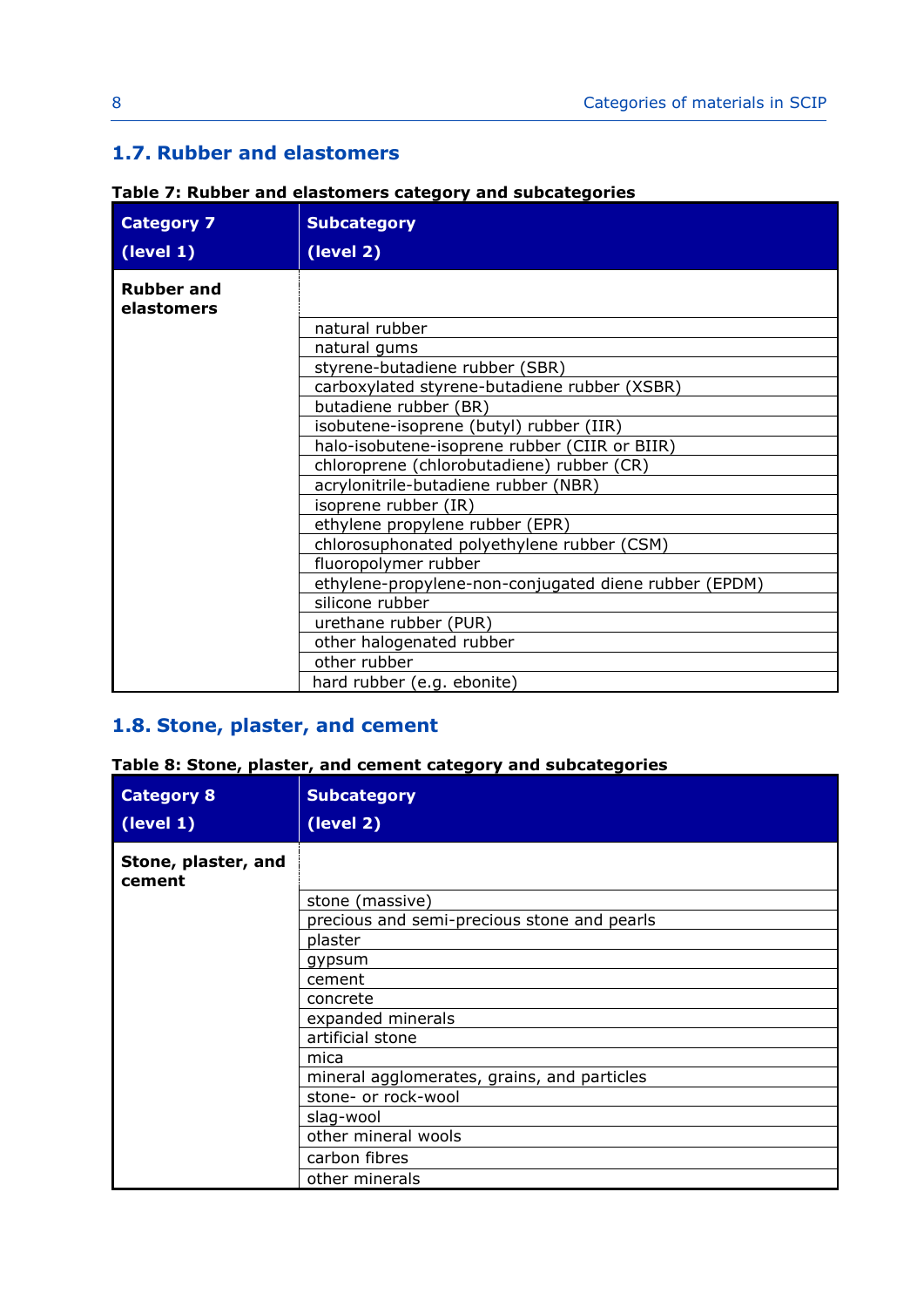## <span id="page-8-0"></span>**1.9. Textile fibres and other fibres**

## <span id="page-8-1"></span>**Table 9: Textile fibres and other fibres category and subcategories**

| <b>Category 9</b>                         | <b>Subcategory</b>                                              |
|-------------------------------------------|-----------------------------------------------------------------|
| (level 1)                                 | (level 2)                                                       |
|                                           |                                                                 |
| <b>Textile fibres and</b><br>other fibres |                                                                 |
|                                           | natural fibre of animal origin                                  |
|                                           | natural fibre of vegetable origin                               |
|                                           | acetate (cellulose acetate fibre)                               |
|                                           | alginate                                                        |
|                                           | cupro (regenerated cellulose fibre)                             |
|                                           | modal (regenerated cellulose fibre)                             |
|                                           | protein (fibre obtained from)                                   |
|                                           | triacetate (cellulose acetate fibre)                            |
|                                           | viscose (regenerated cellulose fibre)                           |
|                                           | acrylic                                                         |
|                                           | chlorofibre                                                     |
|                                           | fluorofibre                                                     |
|                                           | modacrylic                                                      |
|                                           | polyamide or nylon                                              |
|                                           | aramid                                                          |
|                                           | polyimide                                                       |
|                                           | lyocell (regenerated cellulose fibre)                           |
|                                           | polylactide                                                     |
|                                           | polyester                                                       |
|                                           | polyethylene                                                    |
|                                           | polypropylene                                                   |
|                                           | polycarbamide                                                   |
|                                           | polyurethane                                                    |
|                                           | vinylal                                                         |
|                                           | trivinyl                                                        |
|                                           | elastodiene                                                     |
|                                           | elastane                                                        |
|                                           | glass fibre (textile fibre)                                     |
|                                           | elastomultiester                                                |
|                                           | elastolefin                                                     |
|                                           | melamine                                                        |
|                                           | fibres obtained from miscellaneous or new materials not listed  |
|                                           | above (textile fibre), e.g. metal (metallic, metallised), paper |
|                                           | polypropylene/polyamide bicomponent                             |
|                                           | other synthetic fibres                                          |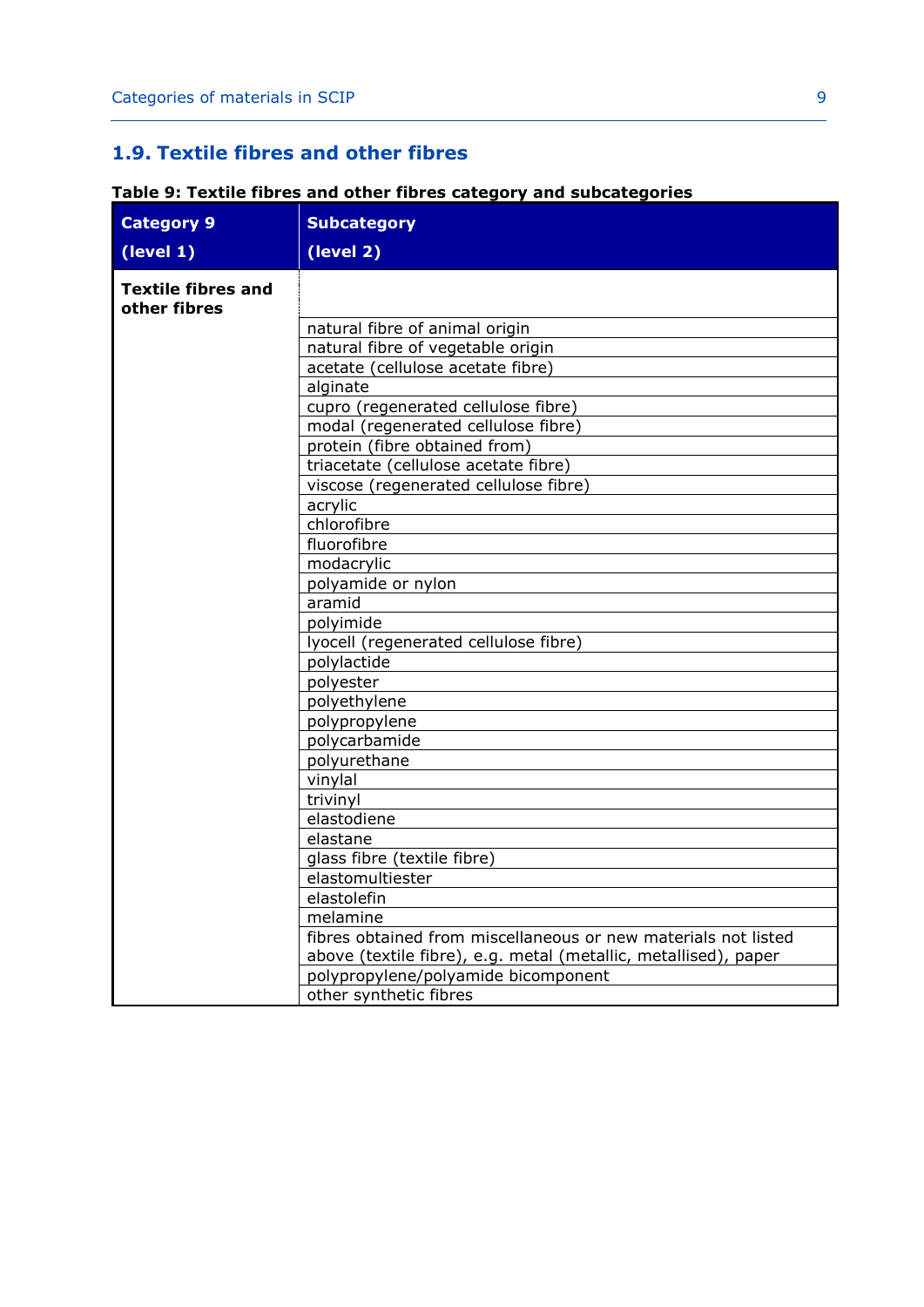## <span id="page-9-0"></span>**1.10. Wood and cork**

| <b>Category 10</b><br>(level 1) | <b>Subcategory</b><br>(level 2)                            |
|---------------------------------|------------------------------------------------------------|
|                                 |                                                            |
| Wood and cork                   |                                                            |
|                                 | wood (massive)                                             |
|                                 | wood wool                                                  |
|                                 | wood fluor, sawdust                                        |
|                                 | chipwood                                                   |
|                                 | wood fibres                                                |
|                                 | forest residues                                            |
|                                 | cork                                                       |
|                                 | straw                                                      |
|                                 | esparto                                                    |
|                                 | other plaiting materials                                   |
|                                 | cane                                                       |
|                                 | other materials of vegetal origin, not specified elsewhere |

#### <span id="page-9-2"></span>**Table 10: Wood and cork category and subcategories**

#### <span id="page-9-1"></span>**1.11. Other**

## <span id="page-9-3"></span>**Table 11: 'Other' category and subcategories**

| <b>Category 11</b> | <b>Subcategory</b>                                                                                                                                               |
|--------------------|------------------------------------------------------------------------------------------------------------------------------------------------------------------|
| $\vert$ (level 1)  | (level 2)                                                                                                                                                        |
| Other:             | [text field]<br>Provide the identification or description of a material that cannot<br>be identified or described by using other categories /<br>subcategories.* |

\* Note: It should not include materials that can be described based on other categories and respective subcategories. Avoid to use this category to cover composite or hybrid materials; See section 4 concerning such materials below.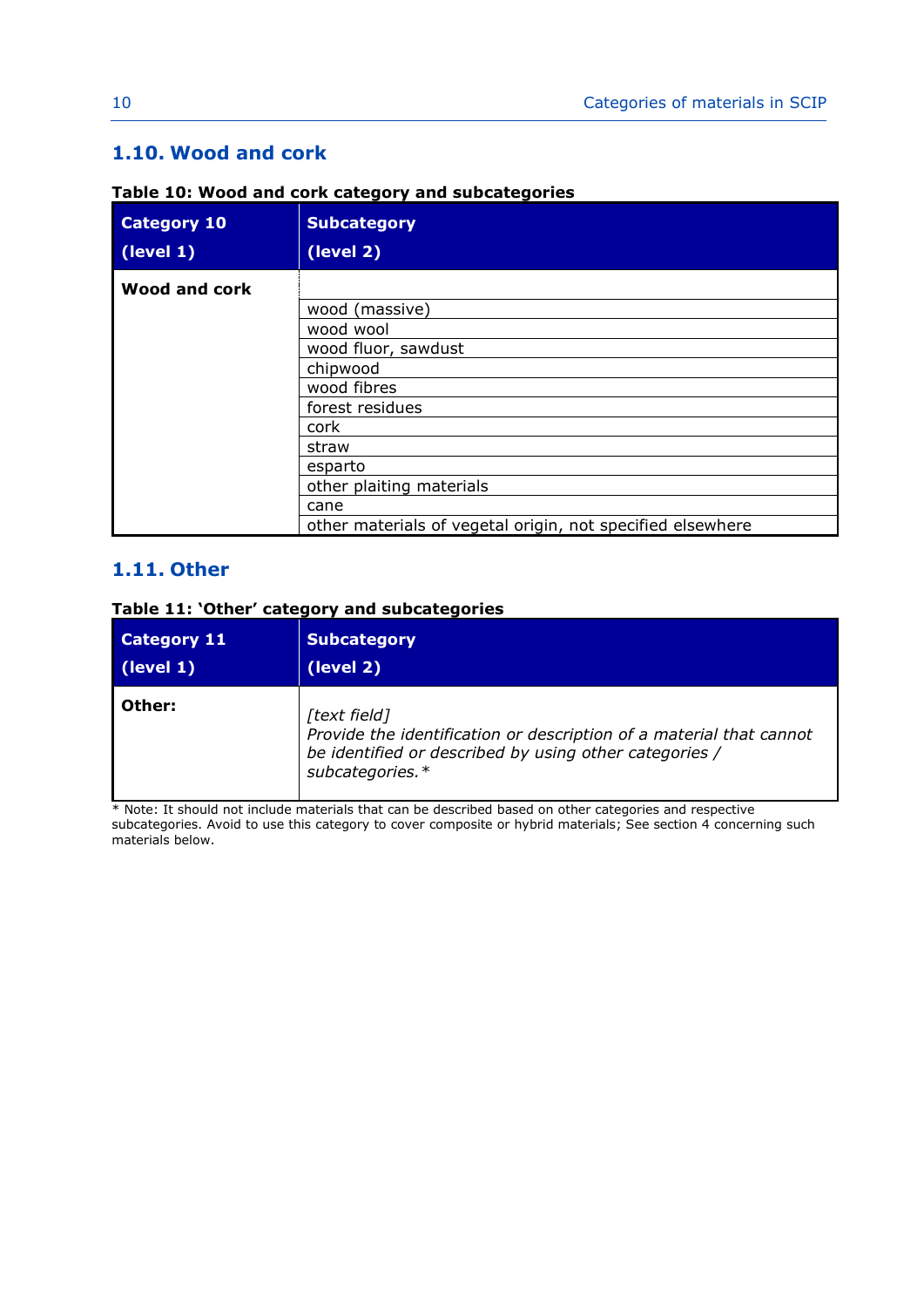## <span id="page-10-0"></span>**2. List of additional material characteristics concerning the material an article is made of**

List of additional material characteristic(s) to provide, when relevantand on a voluntary basis, additional information on the material the article is made of when submitting SCIP notifications to the SCIP database according to the 'Additional material characteristic(s)' requirement as included in the SCIP format. This additional information complements the identification of the material category/subcategory, as listed in Tables 1 to 11 above, in better describing the material an article is made of.

The 'composite material' entry of Table 12 is relevant to report composite or hybrid materials as explained in section 4 below.

#### <span id="page-10-1"></span>**Table 12: Additional material characteristic(s) or information on the material an article is made of**

| <b>Additional characteristic or information</b>               | Applicable to a specific category<br>(section 1), if applicable |
|---------------------------------------------------------------|-----------------------------------------------------------------|
| composite material                                            |                                                                 |
| fibres                                                        |                                                                 |
| microspheres and particles                                    |                                                                 |
| coloured                                                      |                                                                 |
| uncoloured                                                    |                                                                 |
| coated                                                        |                                                                 |
| uncoated                                                      |                                                                 |
| impregnated or treated (other additive chemical<br>treatment) |                                                                 |
| enamelled                                                     |                                                                 |
| foam                                                          |                                                                 |
| glazed                                                        |                                                                 |
| non-glazed                                                    |                                                                 |
| laminated                                                     |                                                                 |
| plated                                                        |                                                                 |
| vitrified                                                     |                                                                 |
| bleached                                                      |                                                                 |
| unbleached                                                    |                                                                 |
| recovered                                                     |                                                                 |
| glass wool                                                    | Category 2. Glass                                               |
| green glass                                                   | Category 2. Glass                                               |
| brown glass                                                   | Category 2. Glass                                               |
| other coloured glass                                          | Category 2. Glass                                               |
| flat glass (rolled and float glass)                           | Category 2. Glass                                               |
| crust                                                         | Category 3. Leather and raw hides                               |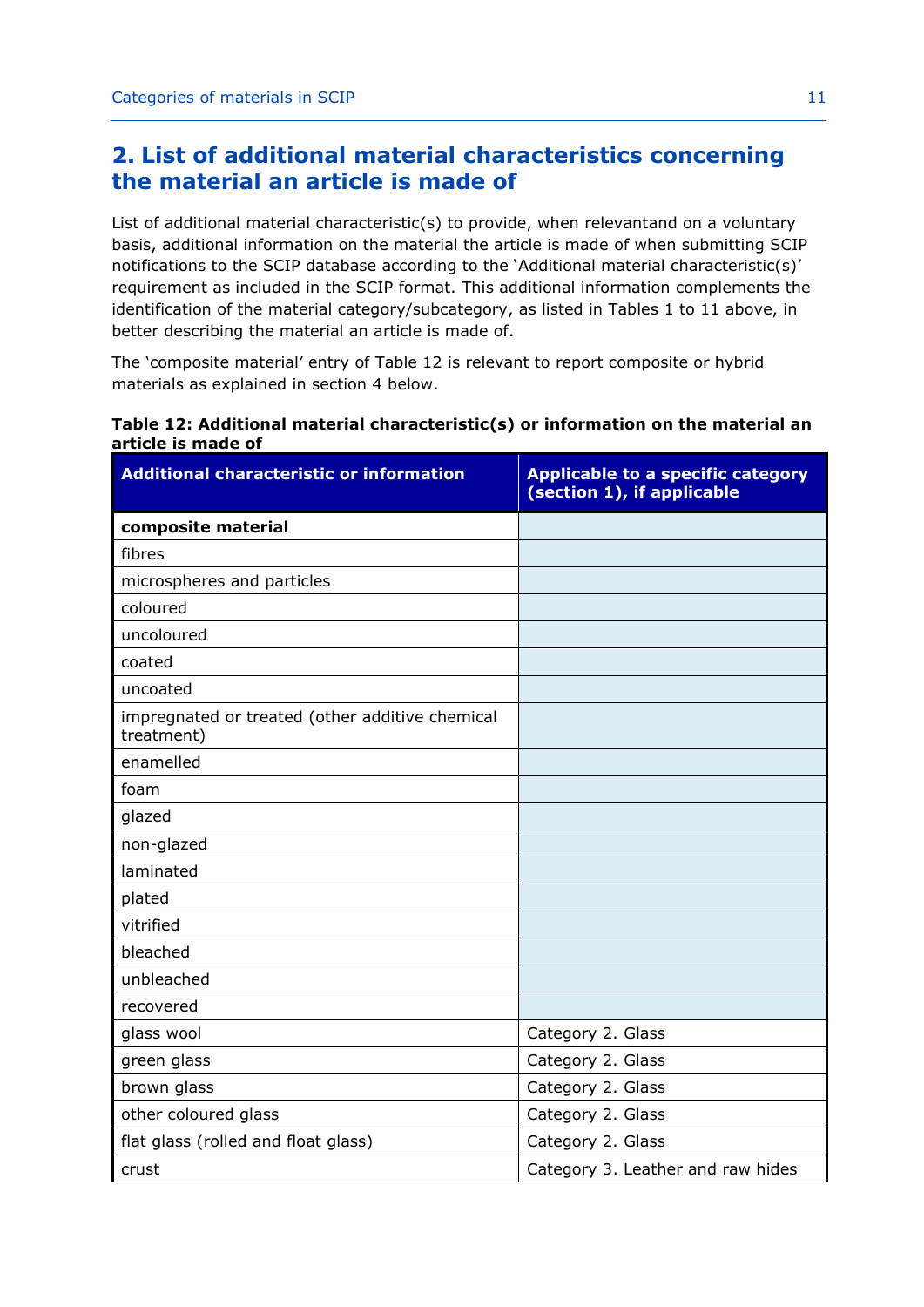| <b>Additional characteristic or information</b> | <b>Applicable to a specific category</b><br>(section 1), if applicable |
|-------------------------------------------------|------------------------------------------------------------------------|
| metallised leather                              | Category 3. Leather and raw hides                                      |
| patent leather                                  | Category 3. Leather and raw hides                                      |
| metallic glass                                  | Category 4. Metal                                                      |
| thermoplastic                                   | Category 6. Plastic (and polymers)                                     |
| thermoset                                       | Category 6. Plastic (and polymers)                                     |
| water-soluble polymer                           | Category 6. Plastic (and polymers)                                     |
| polyelectrolyte                                 | Category 6. Plastic (and polymers)                                     |
| compounded with carbon black or silica          | Category 7. Rubber and elastomers                                      |
| compounded (other)                              | Category 7. Rubber and elastomers                                      |
| latex                                           | Category 7. Rubber and elastomers                                      |
| siliconated vulcanised                          | Category 7. Rubber and elastomers                                      |
| vulcanised (other)                              | Category 7. Rubber and elastomers                                      |
| unvulcanised                                    | Category 7. Rubber and elastomers                                      |
| other: [text field]                             |                                                                        |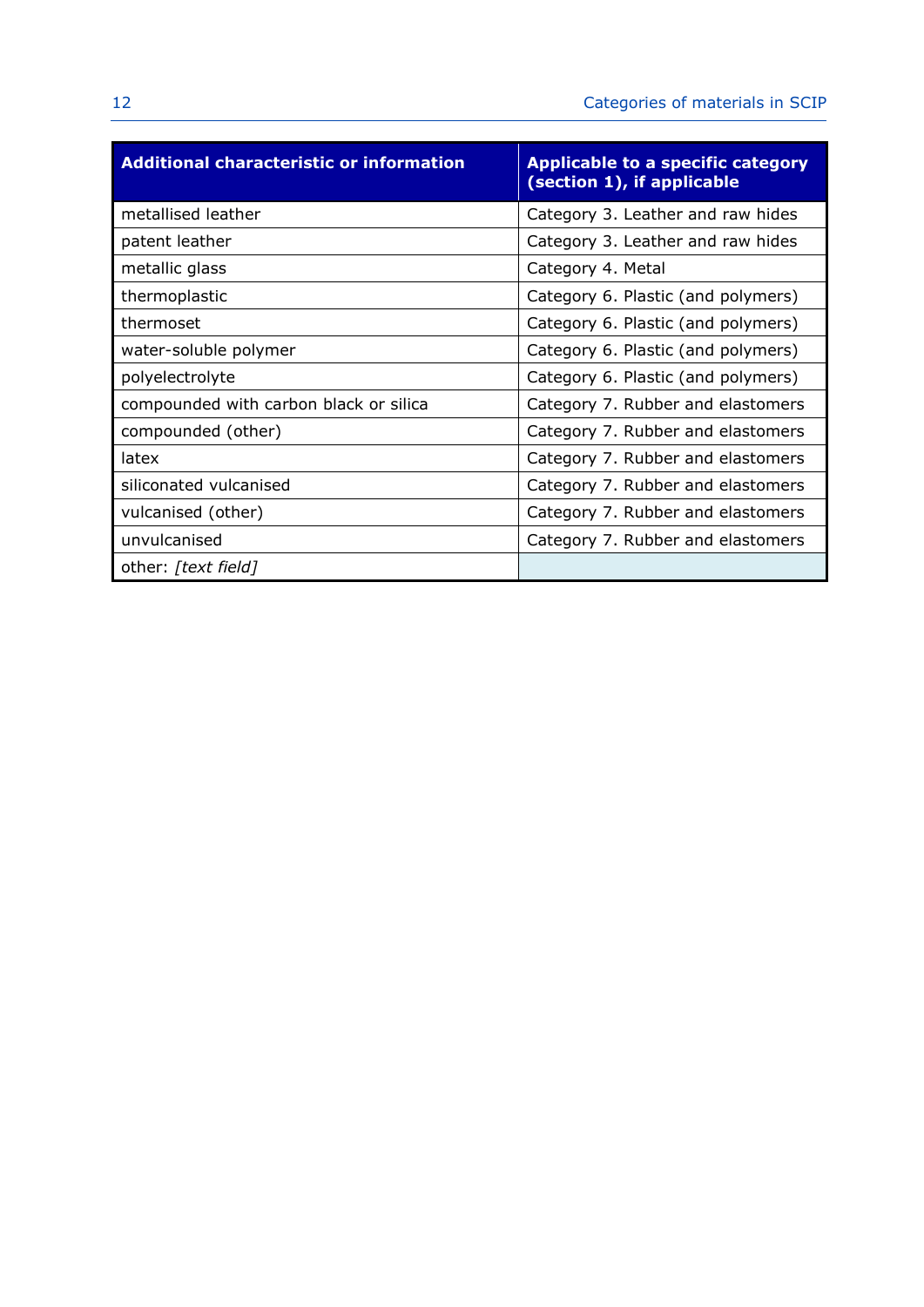# <span id="page-12-0"></span>**3. Examples for identifying a material category and subcategory (or categories and subcategories)**

<span id="page-12-1"></span>**Table 13: Example(s) for each overarching category** 

| <b>Category</b> | <b>Examples</b>                                                                                                                 |
|-----------------|---------------------------------------------------------------------------------------------------------------------------------|
| 1. Ceramic      | Piezoelectric ceramic sensor (e.g. CN 8541 90 00)                                                                               |
|                 | Category (level 1): Ceramic<br>$\bullet$                                                                                        |
|                 | Subcategory (level 2): oxide ceramic<br>$\circ$                                                                                 |
|                 | Subcategory (level 3): Lead zirconium titanate<br>(PZT) ceramics                                                                |
|                 | Note: Information to be provided until level 2. Information under level 3 to be<br>provided only if available to the submitter. |
|                 | Summary:<br><b>ceramic &gt; oxide ceramic</b> > Lead zirconium titanate (PZT)<br>ceramic                                        |
| 2. Glass        | Microwave oven revolving glass plate (e.g. CN 7013 49 99)                                                                       |
|                 | Category (level 1): Glass                                                                                                       |
|                 | Subcategory (level 2): borosilicate glass<br>$\circ$                                                                            |
|                 | Additional characteristic/information: uncoloured                                                                               |
|                 | Note: Information to be provided until level 2. Information under level 3 to be<br>provided only if available to the submitter. |
|                 | Summary:<br>Glass > borosilicate glass<br>uncoloured                                                                            |
|                 | Coloured glass vase (decoration) (e.g. CN 7013 99 00)                                                                           |
|                 | Category (level 1): Glass                                                                                                       |
|                 | Subcategory (level 2): soda-lime glass<br>$\circ$                                                                               |
|                 | Additional characteristic/information: coloured                                                                                 |
|                 | Note: Information to be provided until level 2. Information under level 3 to be<br>provided only if available to the submitter. |
|                 | Summary:<br>$\cdot$ Glass $>$ soda-lime glass<br>coloured                                                                       |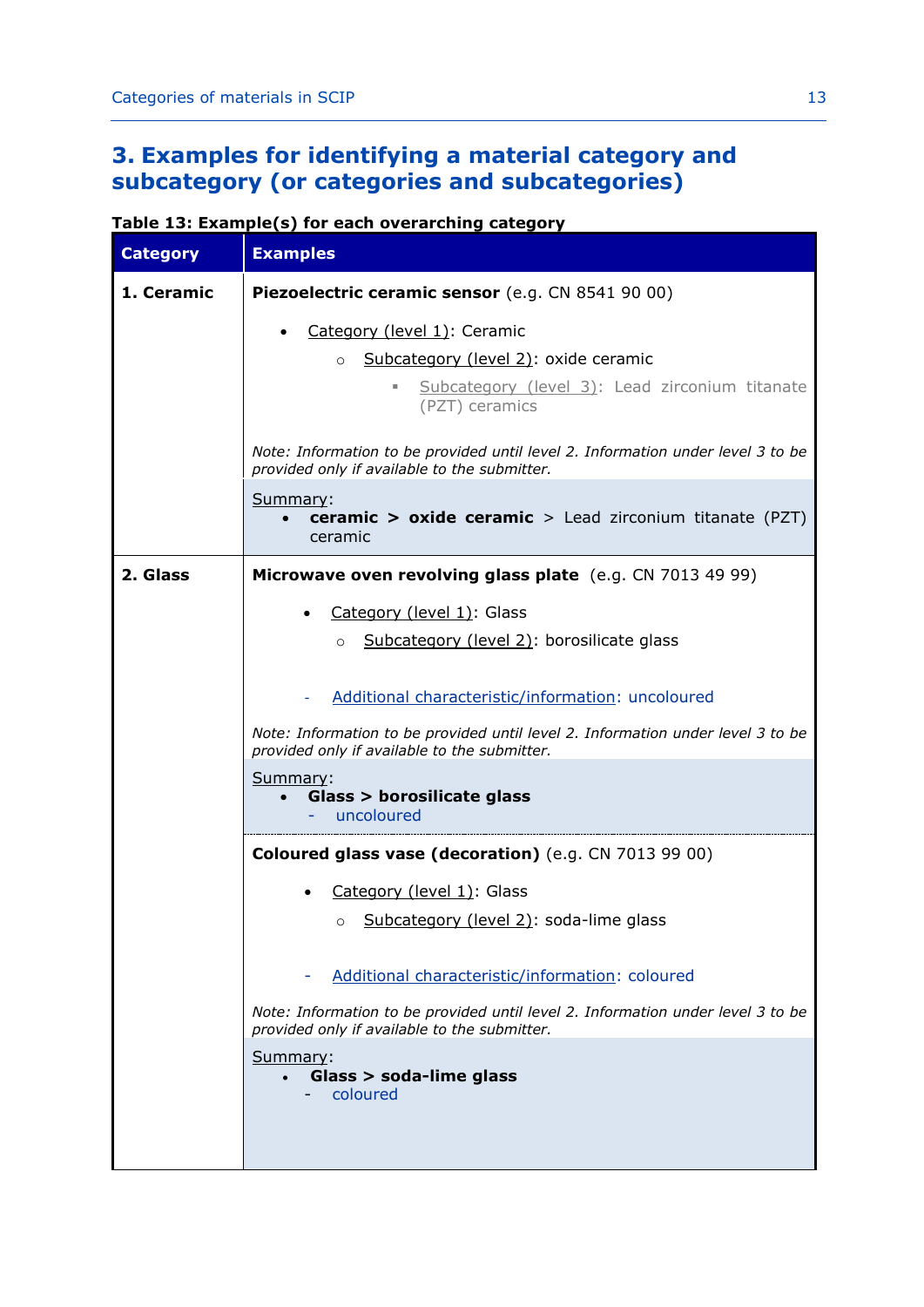| <b>Category</b>       | <b>Examples</b>                                                                                                                 |
|-----------------------|---------------------------------------------------------------------------------------------------------------------------------|
| 3. Leather            | <b>Chamois leather cloth</b> (e.g. CN 4205 00 90)                                                                               |
| and raw<br>hides      | Category (level 1): Leather and raw hides<br>$\bullet$                                                                          |
|                       | Subcategory (level 2): chamois leather<br>$\circ$                                                                               |
|                       |                                                                                                                                 |
|                       | Additional characteristic/information: coloured                                                                                 |
|                       | Note: Information to be provided until level 2.                                                                                 |
|                       | Summary:<br>Leather and raw hides > chamois leather<br>coloured                                                                 |
| 4. Metal              | Metal blade (e.g. CN 8214 10 00)                                                                                                |
|                       | Category (level 1): Metal                                                                                                       |
|                       | Subcategory (level 2): steel<br>$\circ$                                                                                         |
|                       | Subcategory (level 3): stainless steel                                                                                          |
|                       |                                                                                                                                 |
|                       | Additional characteristic/information: plated                                                                                   |
|                       | Note: Information to be provided until level 2. Information under level 3 to be<br>provided only if available to the submitter. |
|                       | Summary:                                                                                                                        |
|                       | <b>Metal</b> $>$ steel $>$ stainless steel<br>$\bullet$<br>plated                                                               |
| 5. Paper and<br>board | <b>Thermal paper roll</b> (e.g. CN 4809 90 00 $(10)$ )                                                                          |
|                       | Category (level 1): Paper and board                                                                                             |
|                       | Subcategory (level 2): thermal paper<br>$\circ$                                                                                 |
|                       | Subcategory (level 3): virgin pulp<br>٠                                                                                         |
|                       | Additional characteristic/information: coated                                                                                   |
|                       | Additional characteristic/information: uncoloured                                                                               |
|                       | Additional characteristic/information: impregnated or treated<br>(other additive chemical treatment)                            |
|                       | Note: Information to be provided until level 2. Information under level 3 to be<br>provided only if available to the submitter. |
|                       | Summary:                                                                                                                        |
|                       | <b>Paper and board &gt; thermal paper &gt; virgin pulp</b><br>$\bullet$<br>coated                                               |
|                       | uncoloured<br>impregnated or treated (other additive chemical treatment)                                                        |
|                       |                                                                                                                                 |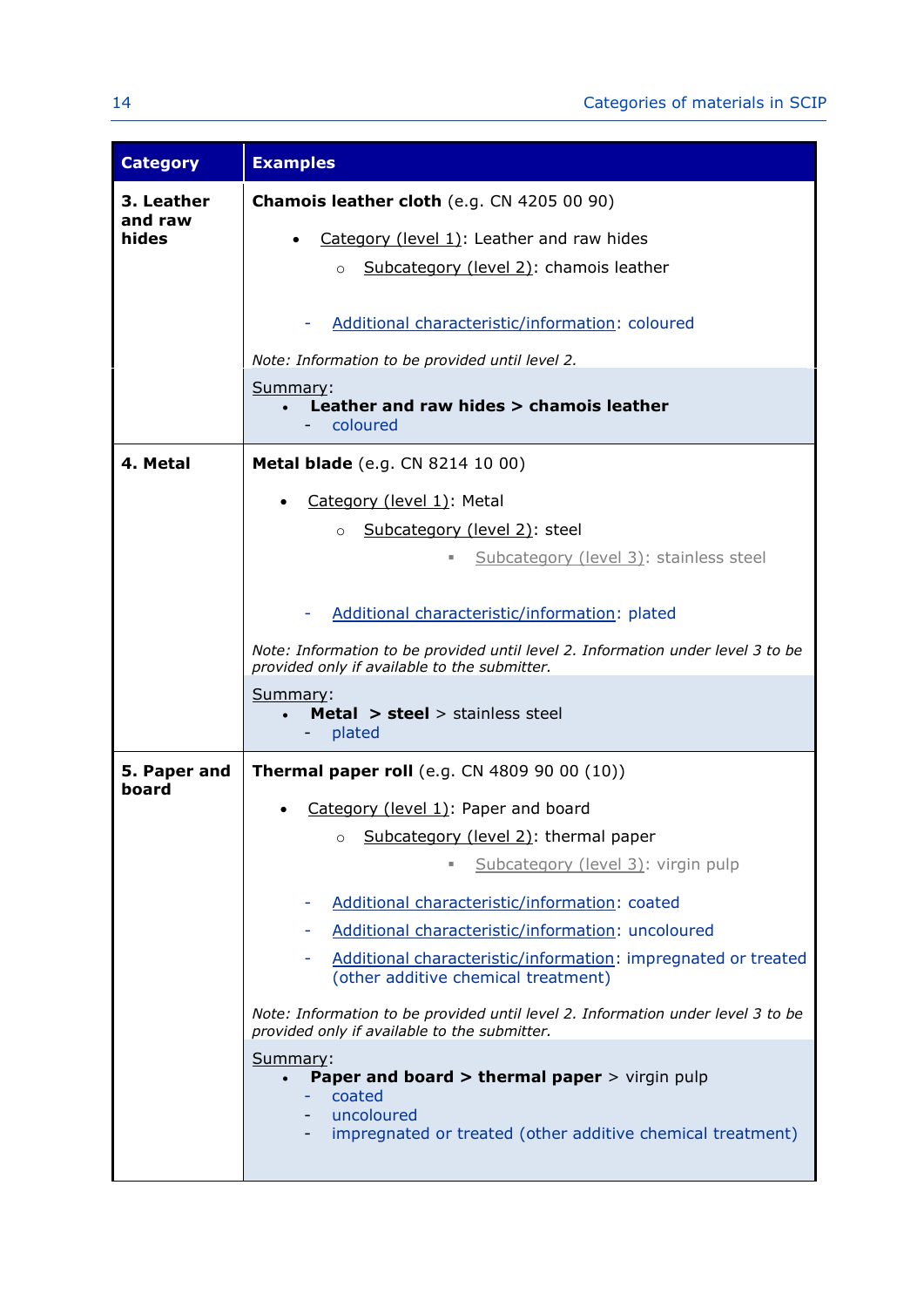#### Categories of materials in SCIP 15

| <b>Category</b>                 | <b>Examples</b>                                                                                                                   |
|---------------------------------|-----------------------------------------------------------------------------------------------------------------------------------|
| 6. Plastic<br>(and<br>polymers) | Inflatable ball (e.g. CN 9506 62 00)<br>(main body only; valve and other components not considered in this<br>example)            |
|                                 | Category (level 1): Plastic (and polymers)                                                                                        |
|                                 | Subcategory (level 2): polyvinylchloride (PVC), soft<br>$\circ$                                                                   |
|                                 | Additional characteristic/information: thermoplastic                                                                              |
|                                 | Additional characteristic/information: coloured                                                                                   |
|                                 | Note: Information to be provided until level 2.                                                                                   |
|                                 | Summary:<br>Plastic (and polymers) > polyvinylchloride (PVC), soft<br>thermoplastic<br>coloured                                   |
| 7. Rubber                       | <b>O-ring</b> (e.g. CN 4016 93 00)                                                                                                |
| and<br>elastomers               | Category (level 1): Rubber and elastomers                                                                                         |
|                                 | Subcategory (level 2): ethylene-propylene-non-<br>$\circ$<br>conjugated diene rubber (EPDM)                                       |
|                                 | Additional characteristic/information: vulcanised (other)                                                                         |
|                                 | Additional characteristic/information: uncoloured                                                                                 |
|                                 | Note: Information to be provided until level 2.                                                                                   |
|                                 | Summary:<br>Rubber and elastomers > ethylene-propylene-non-<br>conjugated diene rubber (EPDM)<br>vulcanised (other)<br>uncoloured |
| 8. Stone,                       | Granite table top (e.g. CN 6802 93 10, 9403 90 90)                                                                                |
| plaster and<br>cement           | Category (level 1): Stone, plaster and cement                                                                                     |
|                                 | Subcategory (level 2): stone (massive)<br>$\circ$                                                                                 |
|                                 | Additional characteristic/information: uncoated                                                                                   |
|                                 | Note: Information to be provided until level 2.                                                                                   |
|                                 | Summary:<br>Stone, plaster, and cement > stone (massive)<br>uncoated                                                              |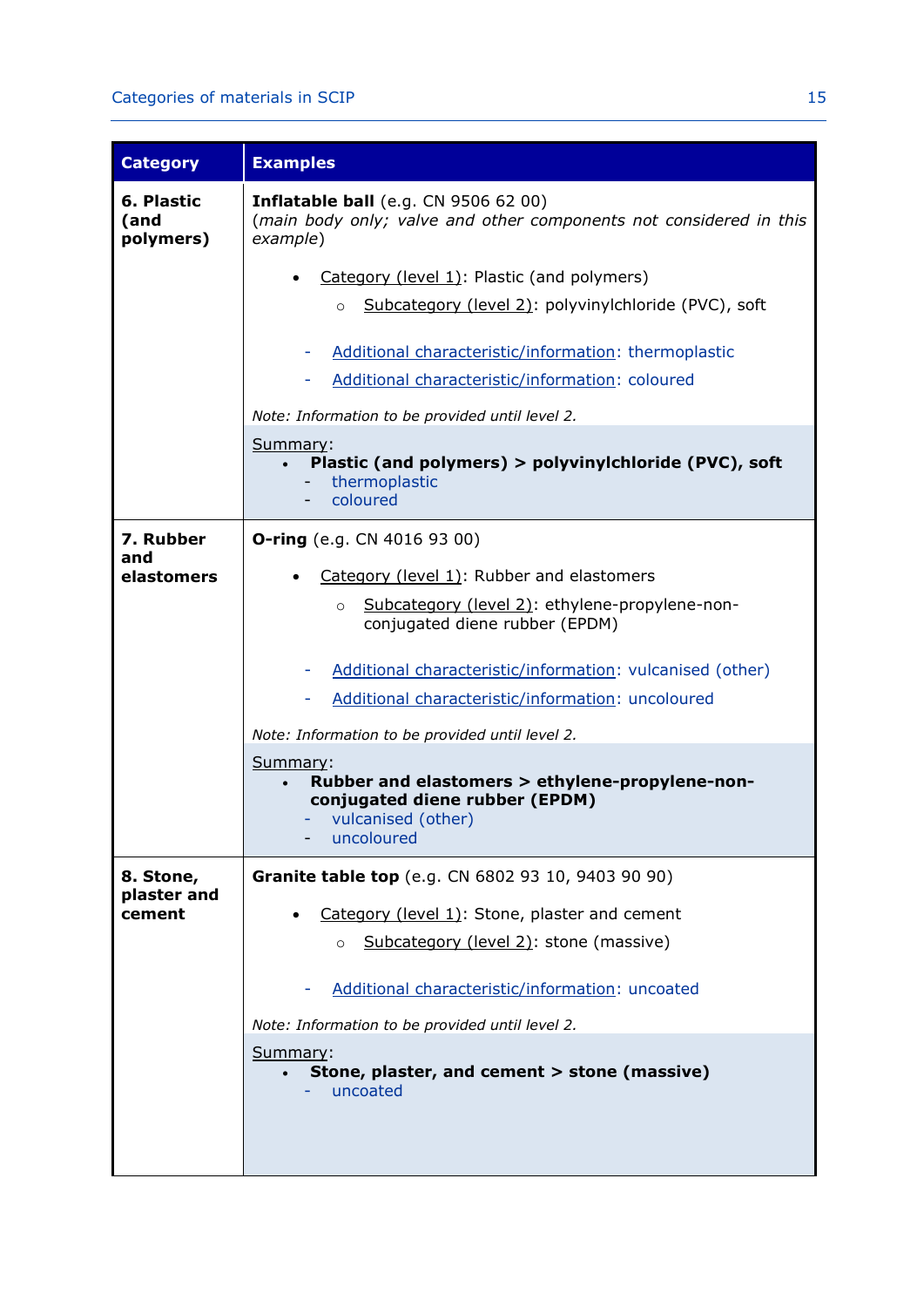| <b>Category</b>                          | <b>Examples</b>                                                                                                                                                               |
|------------------------------------------|-------------------------------------------------------------------------------------------------------------------------------------------------------------------------------|
| 9. Textile<br>fibres and<br>other fibres | Black yarn for hand knitting (e.g. CN 5511 10 00)                                                                                                                             |
|                                          | Category (level 1): Textile fibres and other fibres<br>Subcategory (level 2): acrylic*<br>$\circ$                                                                             |
|                                          | Additional characteristic/information: coloured<br>Additional characteristic/information: impregnated or treated<br>(other additive chemical treatment)                       |
|                                          | * Fibre formed of linear macromolecules comprising at least 85 % (by mass) in the chain<br>of the acrylonitrilic pattern (Table 2 of Annex I to Regulation (EU) No 1007/2011) |
|                                          | Note: Information to be provided until level 2.                                                                                                                               |
|                                          | Summary:<br>Textile fibres and other fibres > acrylic<br>coloured<br>impregnated or treated (other additive chemical treatment)                                               |
|                                          |                                                                                                                                                                               |
| 10. Wood<br>and cork                     | <b>Office desk table top</b> (e.g. CN 9403 90 30)                                                                                                                             |
|                                          | Category (level 1): Wood and cork                                                                                                                                             |
|                                          | Subcategory (level 2): wood (massive)<br>$\circ$                                                                                                                              |
|                                          | Additional characteristic/information: coated<br>Additional characteristic/information: impregnated or treated<br>(other additive chemical treatment)                         |
|                                          | Note: Information to be provided until level 2.                                                                                                                               |
|                                          | Summary:<br>Wood and cork > wood (massive)<br>coated<br>impregnated or treated (other additive chemical treatment)                                                            |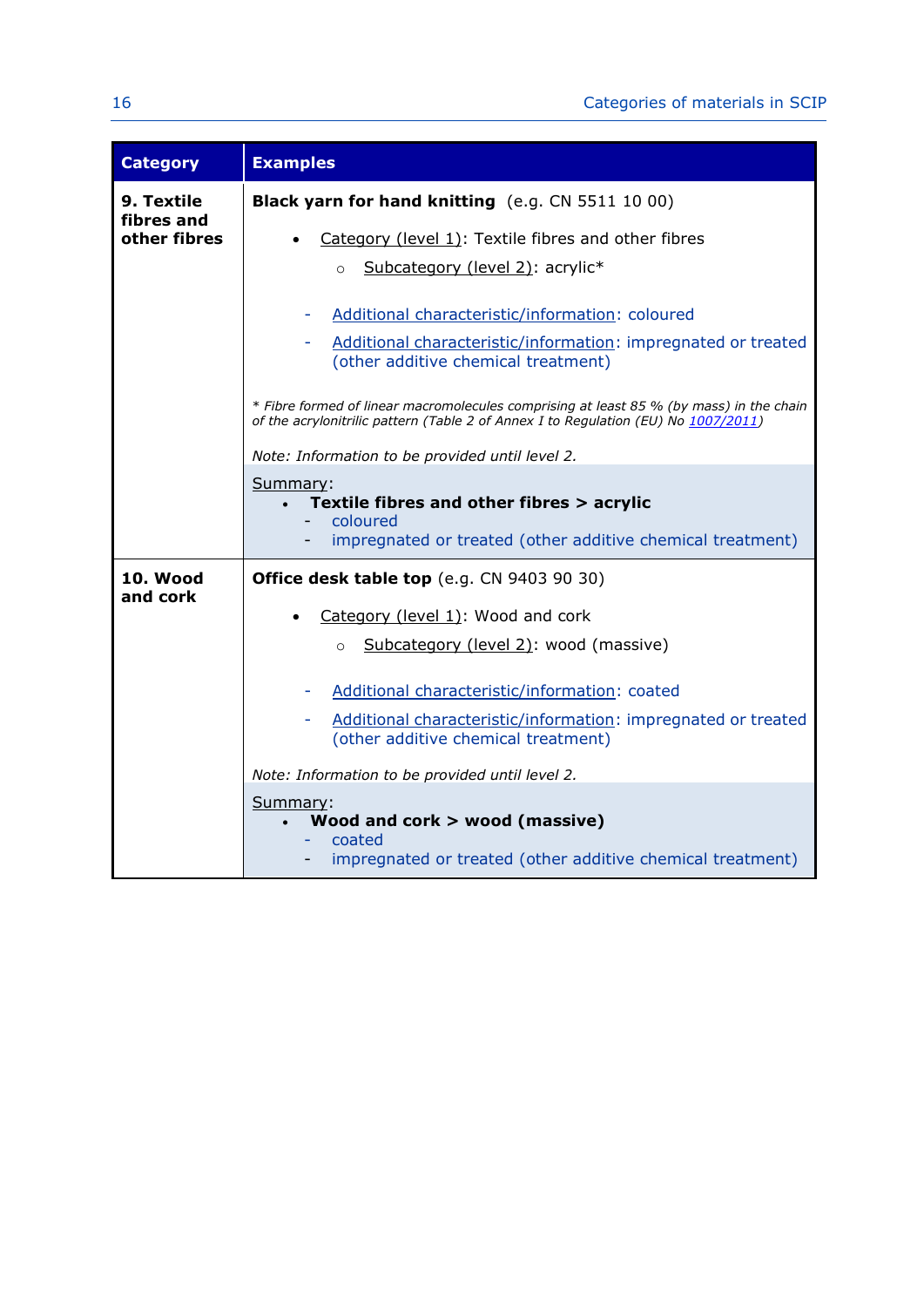# <span id="page-16-0"></span>**4. Identifying composite materials**

For articles made of composite or hybrid materials, it is not recommended to use Category 11 'Other'. These materials are recommended to be reported by identifying the individual basic materials that make part of their composition using the material categories and subcategories in Tables 1 to 11 (section 1) and by indicating the additional information "composite material" in Table 12 (section 2). Examples for reporting composite materials are shown below.

| <b>Example 1: Particleboard panel</b> (e.g. CN 4410 11 90)                                                                                                                         |  |  |
|------------------------------------------------------------------------------------------------------------------------------------------------------------------------------------|--|--|
| From Table 10:                                                                                                                                                                     |  |  |
| Category (level 1): Wood and cork<br>$\bullet$                                                                                                                                     |  |  |
| Subcategory (level 2): chipwood<br>$\circ$                                                                                                                                         |  |  |
| From Table 12:                                                                                                                                                                     |  |  |
| Additional characteristic/information: impregnated or treated (other additive<br>chemical treatment)                                                                               |  |  |
| Additional characteristic/information: composite material                                                                                                                          |  |  |
| From Table 6:<br>Category (level 1): Plastic (and polymers)                                                                                                                        |  |  |
| Subcategory (level 2): urea and thiourea resins<br>$\circ$                                                                                                                         |  |  |
| From Table 12:                                                                                                                                                                     |  |  |
| Additional characteristic/information: thermoset                                                                                                                                   |  |  |
| Additional characteristic/information: impregnated or treated (other additive<br>chemical treatment)                                                                               |  |  |
| Additional characteristic/information: composite material<br>۰                                                                                                                     |  |  |
| Note: Information to be provided until level 2 from Tables 6 and 10.                                                                                                               |  |  |
| Summary:                                                                                                                                                                           |  |  |
| • Wood and cork $>$ chipwood<br>impregnated or treated (other additive chemical treatment)                                                                                         |  |  |
| composite material                                                                                                                                                                 |  |  |
| Plastic (and polymers) > urea and thiourea resins<br>thermoset<br>$\sim$ 10 $\pm$                                                                                                  |  |  |
| impregnated or treated (other additive chemical treatment)                                                                                                                         |  |  |
| composite material<br>$\sim 100$                                                                                                                                                   |  |  |
| <b>Example 2: Crash helmet (reinforced) shell</b> (e.g. CN 3926 90 97 (90), 6506 10 80)<br>(shell body only; skeleton, liners and other components not considered in this example) |  |  |
| From Table 6:                                                                                                                                                                      |  |  |
| Category (level 1): Plastic (and polymers)                                                                                                                                         |  |  |
| Subcategory (level 2): epoxy resin<br>$\Omega$                                                                                                                                     |  |  |
| (Note: Information to be provided until level 2).                                                                                                                                  |  |  |

From Table 12:

Additional characteristic/information: thermoset